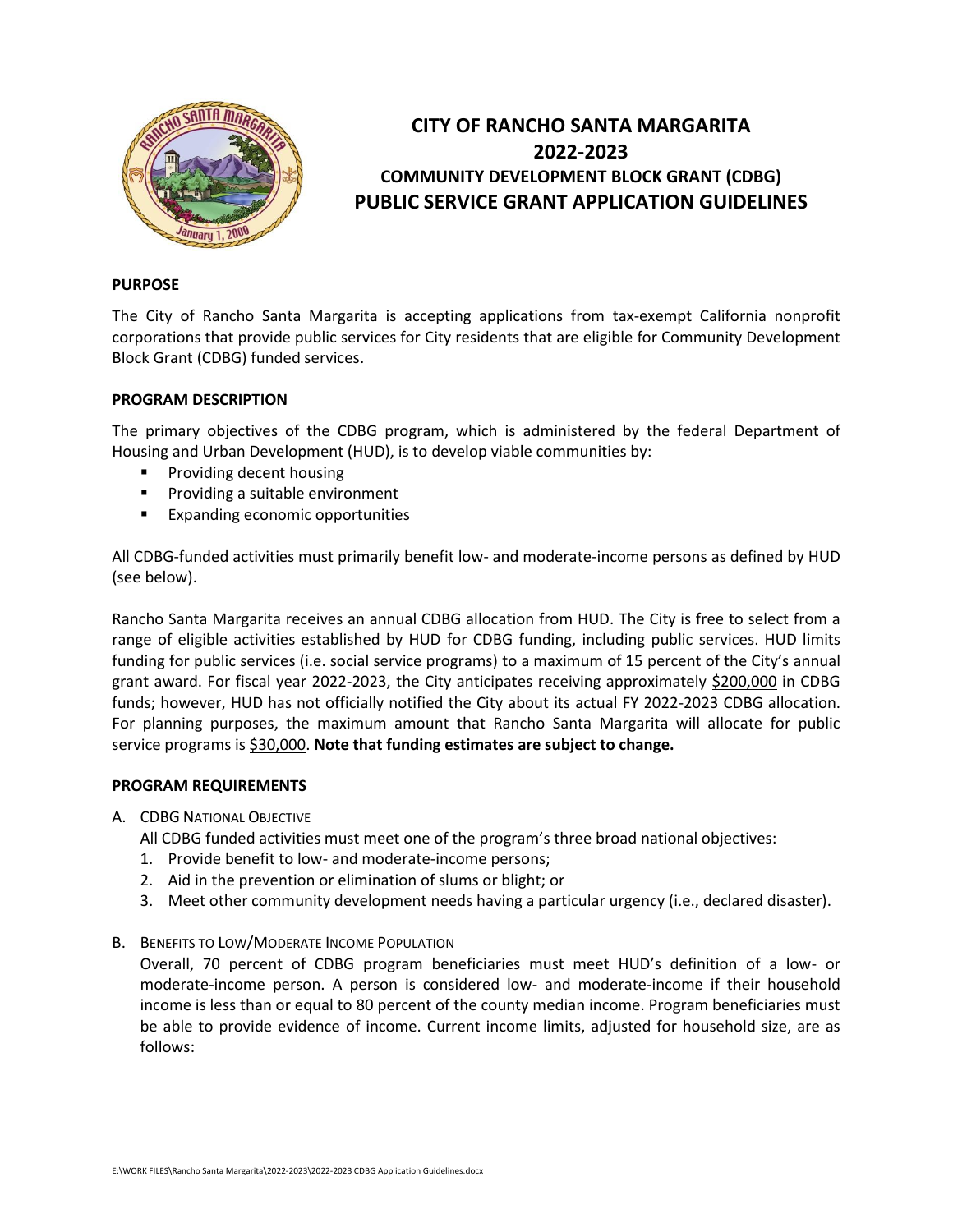| <b>Number of Persons</b>                         |                     |
|--------------------------------------------------|---------------------|
| in Household                                     | <b>Income Limit</b> |
| 1                                                | \$75,300            |
| 2                                                | \$86,050            |
| 3                                                | \$96,800            |
| 4                                                | \$107,550           |
| 5                                                | \$116,200           |
| 6                                                | \$124,800           |
| 7                                                | \$133,400           |
| 8                                                | \$142,000           |
| Note: Income limits are updated annually by HUD. |                     |

## C. BENEFIT TO THE RANCHO SANTA MARGARITA COMMUNITY

Eligible activities must show evidence of benefit to Rancho Santa Margarita residents. Reliable accounting of the number of low- and moderate-income Rancho Santa Margarita residents directly assisted with grant funding must be provided. All program beneficiaries must provide evidence that Rancho Santa Margarita is (or was) their last permanent place of residence for a minimum of three months.

D. NONPROFIT STATUS

Eligible service providers must be tax-exempt California nonprofit corporations before the application deadline. Proof of nonprofit status must be provided at the time of application. Additionally, applicants must be in good standing with the State of California and the IRS.

E. PERMITS AND LICENSES

Programs must have or obtain all proper local, State, and Federal permits and licenses. Applicants must also comply with and be in good standing with permit/license issuing agencies and applicable land use regulations.

F. INSURANCE

All agencies awarded CDBG funds will be required to obtain and maintain the following insurance coverage:

- 1. General Liability: \$1,000,000 per occurrence and \$2,000,000 aggregate for bodily injury, personal injury, and property damage.
- 2. Automobile Liability: \$1,000,000 per accident for bodily injury and property damage.
- 3. Employer's Liability: \$1,000,000 per accident for bodily injury or disease.

An endorsement naming the City of Rancho Santa Margarita as additional insured is also required.

#### **FUNDING**

At present, the City has not established a minimum or maximum grant; however, applicants should consider the cost of providing eligible services and grant administration when determining a grant request. Priority may be given to applications that focus funds on direct services for city residents